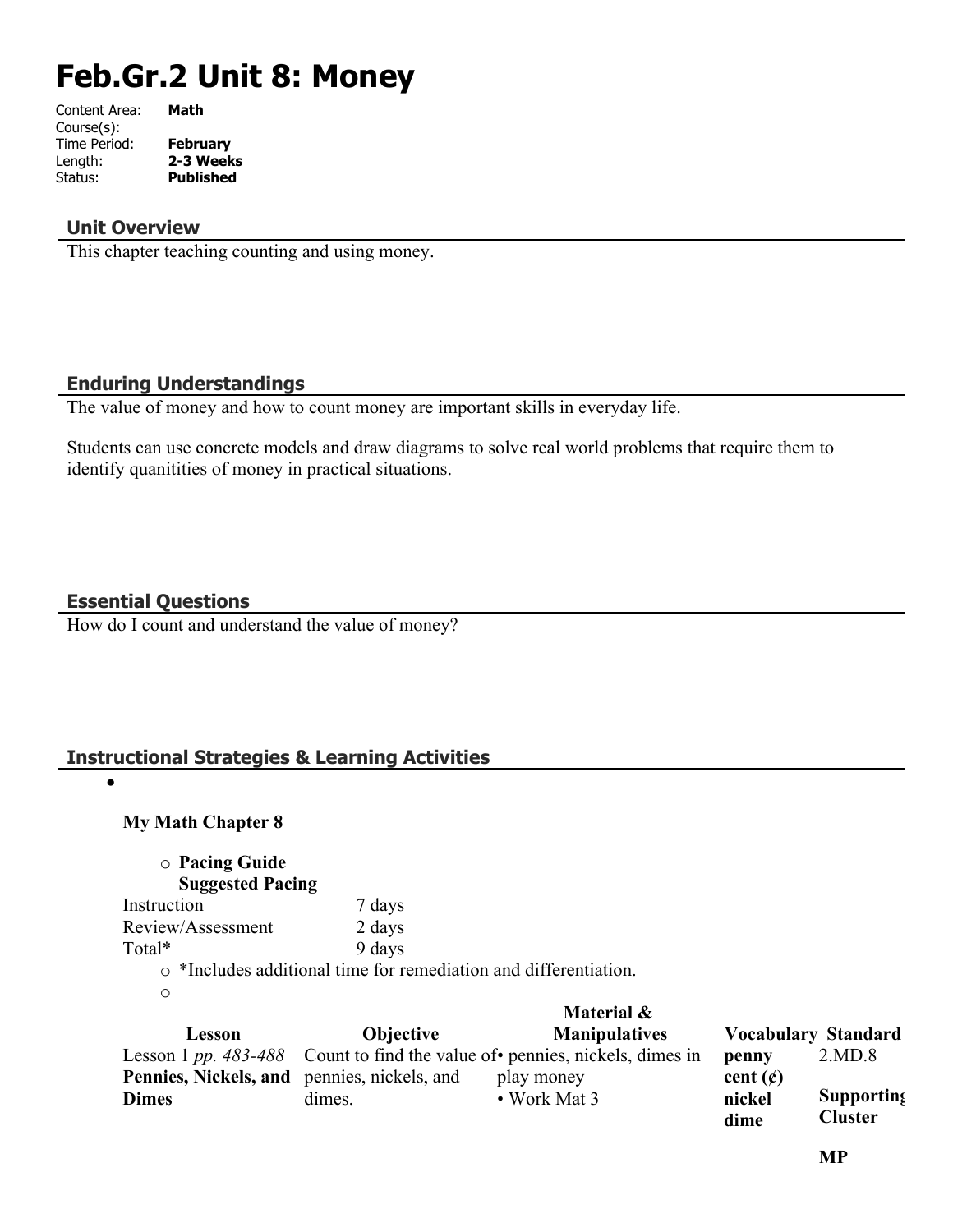| Lesson 2 pp. 489-494<br><b>Quarters</b>                                        | Count to find the value of • quarters<br>quarters.        | • hundred chart                                      | quarter                    | 1, 2, 4, 5, 6.<br>7, 8<br>2.MD.8          |
|--------------------------------------------------------------------------------|-----------------------------------------------------------|------------------------------------------------------|----------------------------|-------------------------------------------|
|                                                                                |                                                           | • pennies, nickels, dimes in<br>play money           |                            | <b>Supporting</b><br><b>Cluster</b>       |
| Lesson 3 <i>pp.</i> $495 - 500$                                                |                                                           | Skip count and count on • pennies, nickels, dimes in |                            | <b>MP</b><br>1, 2, 3, 5, 6<br>8<br>2.MD.8 |
| <b>Count Coins</b>                                                             | to determine the value of play money<br>a group of coins. | · classroom item (pencil,<br>eraser, etc.)           |                            | <b>Supporting</b><br><b>Cluster</b>       |
|                                                                                |                                                           |                                                      |                            | <b>MP</b><br>2, 3, 5, 6, 7,<br>8          |
| <b>Check My Progress</b><br>Lesson 4 pp. $503 - 508$<br><b>Problem Solving</b> | Act it out to solve<br>problems.                          |                                                      |                            | 2.MD.8                                    |
| <b>Strategy: Act It Out</b>                                                    |                                                           |                                                      |                            | Supporting<br><b>Cluster</b>              |
| Lesson 5 <i>pp.</i> 509-514<br><b>Dollars</b>                                  | Use coins to make one<br>dollar.                          | · dollar bills                                       | dollar sign 2.MD.8         | <b>MP</b><br>1, 2, 3, 5                   |
|                                                                                |                                                           | • pennies, nickels, dimes in<br>play money           | $\left( \mathbb{S}\right)$ | Supporting<br><b>Cluster</b>              |
| <b>My Review and Reflect</b>                                                   |                                                           |                                                      |                            | <b>MP</b><br>1, 2, 3, 5, 6                |

o

# **Integration of Career Readiness, Life Literacies and Key Skills**

| TECH.9.4.2.IML.2 | Represent data in a visual format to tell a story about the data (e.g., 2.MD.D.10).                                     |
|------------------|-------------------------------------------------------------------------------------------------------------------------|
| PFL.9.1.2. FI.1  | Differentiate the various forms of money and how they are used (e.g., coins, bills, checks,<br>debit and credit cards). |
|                  | Critical thinkers must first identify a problem then develop a plan to address it to<br>effectively solve the problem.  |
| PFL.9.1.2.CR.2   | List ways to give back, including making donations, volunteering, and starting a business.                              |
| TECH.9.4.2.CI.1  | Demonstrate openness to new ideas and perspectives (e.g., 1.1.2.CR1a, 2.1.2.EH.1,<br>6.1.2. Civics CM. 2).              |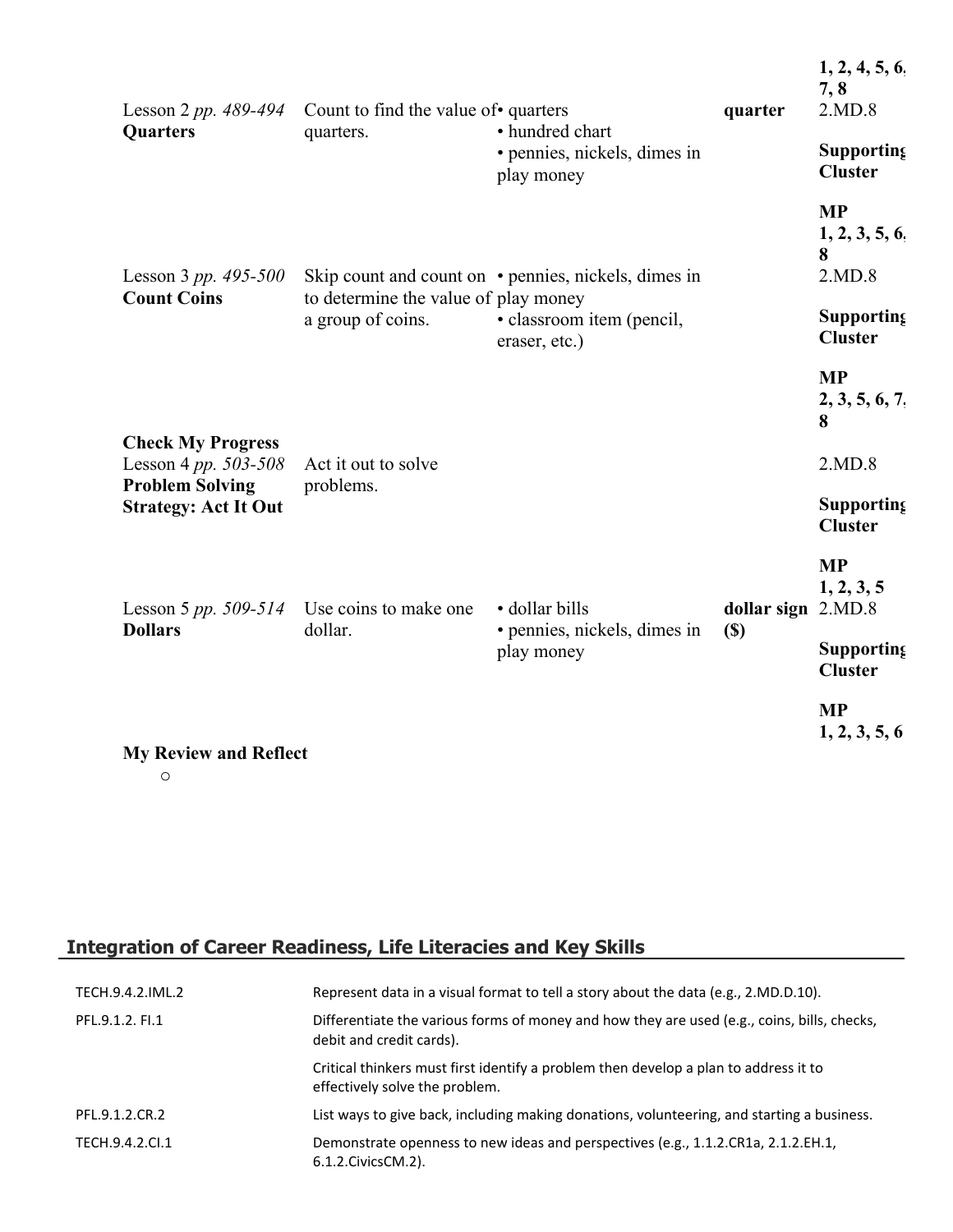|                 | Brainstorming can create new, innovative ideas.                                                                           |
|-----------------|---------------------------------------------------------------------------------------------------------------------------|
| TECH.9.4.2.CT.2 | Identify possible approaches and resources to execute a plan (e.g., 1.2.2.CR1b, 8.2.2.ED.3).                              |
|                 | A budget is a plan that helps an individual obtain his/her financial goals.                                               |
| TECH.9.4.2.CI.2 | Demonstrate originality and inventiveness in work (e.g., 1.3A.2CR1a).                                                     |
|                 | Money comes in different values, forms, and uses.                                                                         |
| WRK.9.2.2.CAP.1 | Make a list of different types of jobs and describe the skills associated with each job.                                  |
| TECH.9.4.2.CT.3 | Use a variety of types of thinking to solve problems (e.g., inductive, deductive).                                        |
| WRK.9.1.2.CAP.2 | Explain why employers are willing to pay individuals to work.                                                             |
|                 | Different types of jobs require different knowledge and skills.                                                           |
| PFL.9.1.2.CR.1  | Recognize ways to volunteer in the classroom, school and community.                                                       |
| PFL.9.1.2.PB.1  | Determine various ways to save and places in the local community that help people save<br>and accumulate money over time. |

#### **Technology and Design Integration**

Students will interact with Smartboard, Ipads, Chromebooks and document camera.

#### CS.K-2.8.1.2.CS.1 Select and operate computing devices that perform a variety of tasks accurately and quickly based on user needs and preferences. Individuals use computing devices to perform a variety of tasks accurately and quickly. Computing devices interpret and follow the instructions they are given literally.

## **Interdisciplinary Connections**

| LA.RI.2.4  | Determine the meaning of words and phrases in a text relevant to a grade 2 topic or<br>subject area.                                                                                    |
|------------|-----------------------------------------------------------------------------------------------------------------------------------------------------------------------------------------|
| LA.RI.2.5  | Know and use various text features (e.g., captions, bold print, subheadings, glossaries,<br>indexes, electronic menus, icons) to locate key facts or information in a text efficiently. |
| LA.RF.2.3  | Know and apply grade-level phonics and word analysis skills in decoding words.                                                                                                          |
| LA.RI.2.10 | Read and comprehend informational texts, including history/social studies, science, and<br>technical texts, at grade level text complexity proficiently with scaffolding as needed.     |

#### **Differentiation**

Each My Math unit throughout the series offers "approaching level", "on level" and "Beyond level" differentiated instructional hands-on choices, as well as ELL differentiated support. Please refer to the teacher edition for the activities.

#### **Modifications & Accommodations**

IEP and 504 accommodations will be followed.